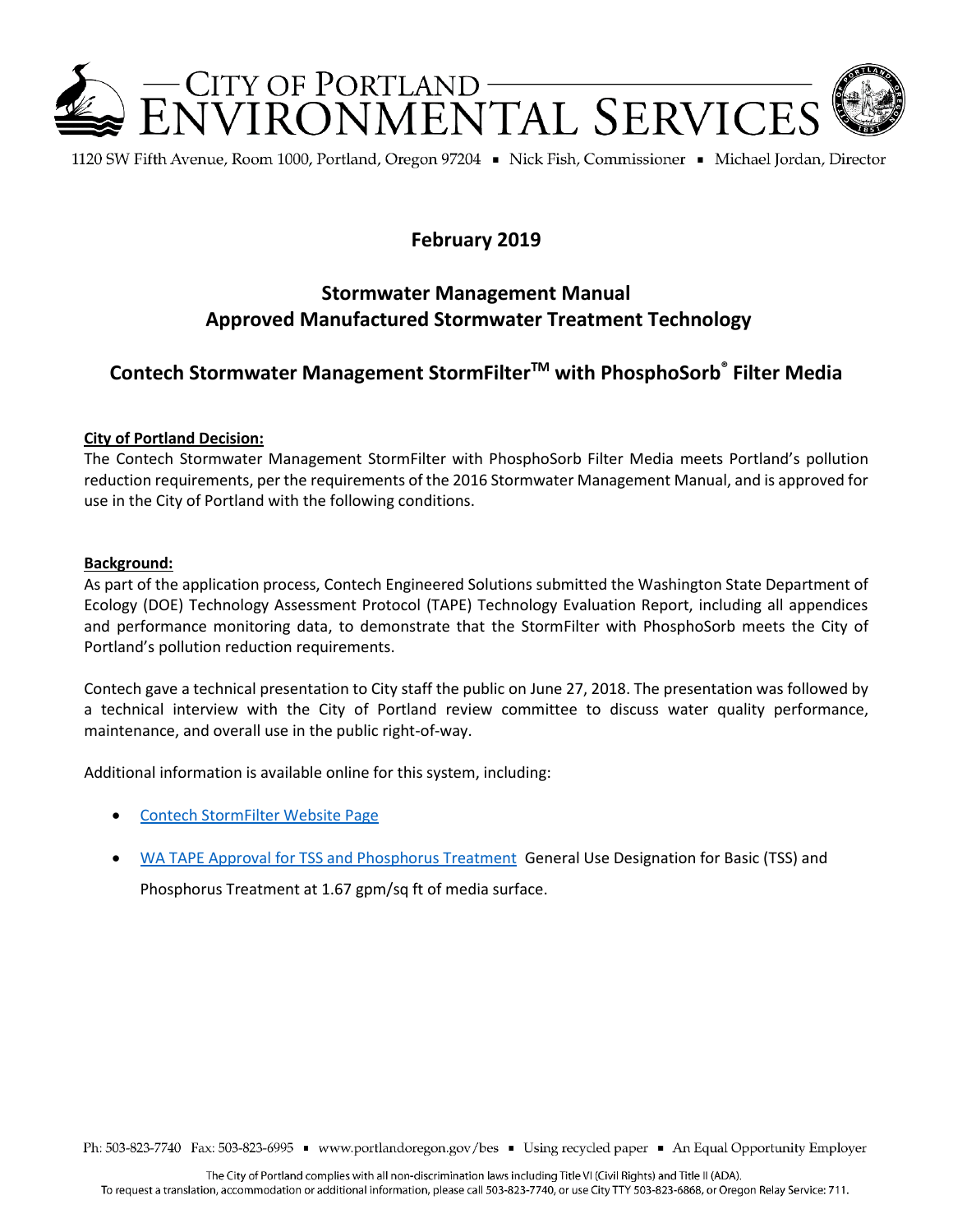## **Conditions of Use:**

- 1. All configuration options for the Contech StormFilter with PhosphoSorb are approved for TSS removal. Selection of a specific configuration is the responsibility of the project designer.
- 2. Use of a Contech StormFilter with PhosphoSorb does not exempt a project or site from required flow control requirements, operations and maintenance requirements, or other applicable requirements of the SWMM.
- 3. For use in the public right-of-way, the following conditions must be met:
	- Units must meet City of Portland street design requirements, including but not limited to H-20 vehicle load rating, non-slip surface, and American with Disabilities Act tolerances specific to surface grates or vault lids.
	- The O&M Plan must call for an assessment during the two-year warranty period of project-specific maintenance requirements and frequencies.
- 4. Contech-certified providers should be utilized for activation, inspection and maintenance of the system, unless otherwise trained and certified by the manufacturer.

### **Project Designer Responsibilities:**

- 1. Ensuring that the Conditions of Use are met.
- 2. Ensuring that the project meets all applicable requirements of the Portland SWMM, including the Stormwater Infiltration and Discharge Hierarchy.
- 3. Ensuring that the design and installation of the units are appropriate for the project goals, site conditions, long-term maintenance requirements, and any other site-specific design requirements on private property or for use in the public right-of-way.
- 4. Sizing units to meet the current Portland SWMM presumptive design approach and pollution reduction requirements. The pollution reduction capacity is flow-based and assumes a treatment flow intensity of 0.19 inches per hour, 5 minute time of concentration, and a 0.90 runoff coefficient using the Rational Method with treatment rates based upon WA GULD approved flow rates, in lieu of the manufacturer's standard flow rate. The treatment capacities for Contech StormFilter units with Phosposorb, based on those assumptions, are provided in Table 1. For sites with different times of concentration, different rainfall intensities may be appropriate. See SWMM Chapter 1.3.4, page 1-40 for additional information.

| Table 1. Contech StormFilter with PhosphoSorb Sizing to Meet City of Portland |                  |                  |                    |
|-------------------------------------------------------------------------------|------------------|------------------|--------------------|
| <b>Pollution Reduction Requirements</b>                                       |                  |                  |                    |
| Cartridge                                                                     | Cartridge Design | Maximum Drainage | Maximum Drainage   |
| Size/Stack                                                                    | Flow Rate (gpm/  | Area (acres/     | Area (square feet/ |
| Configuration                                                                 | cartridge stack) | cartridge stack) | cartridge stack    |
| 12                                                                            | 8.35             | 0.109            | 4739               |
| 18                                                                            | 12.53            | 0.163            | 7112               |
| 27                                                                            | 18.79            | 0.245            | 10665              |